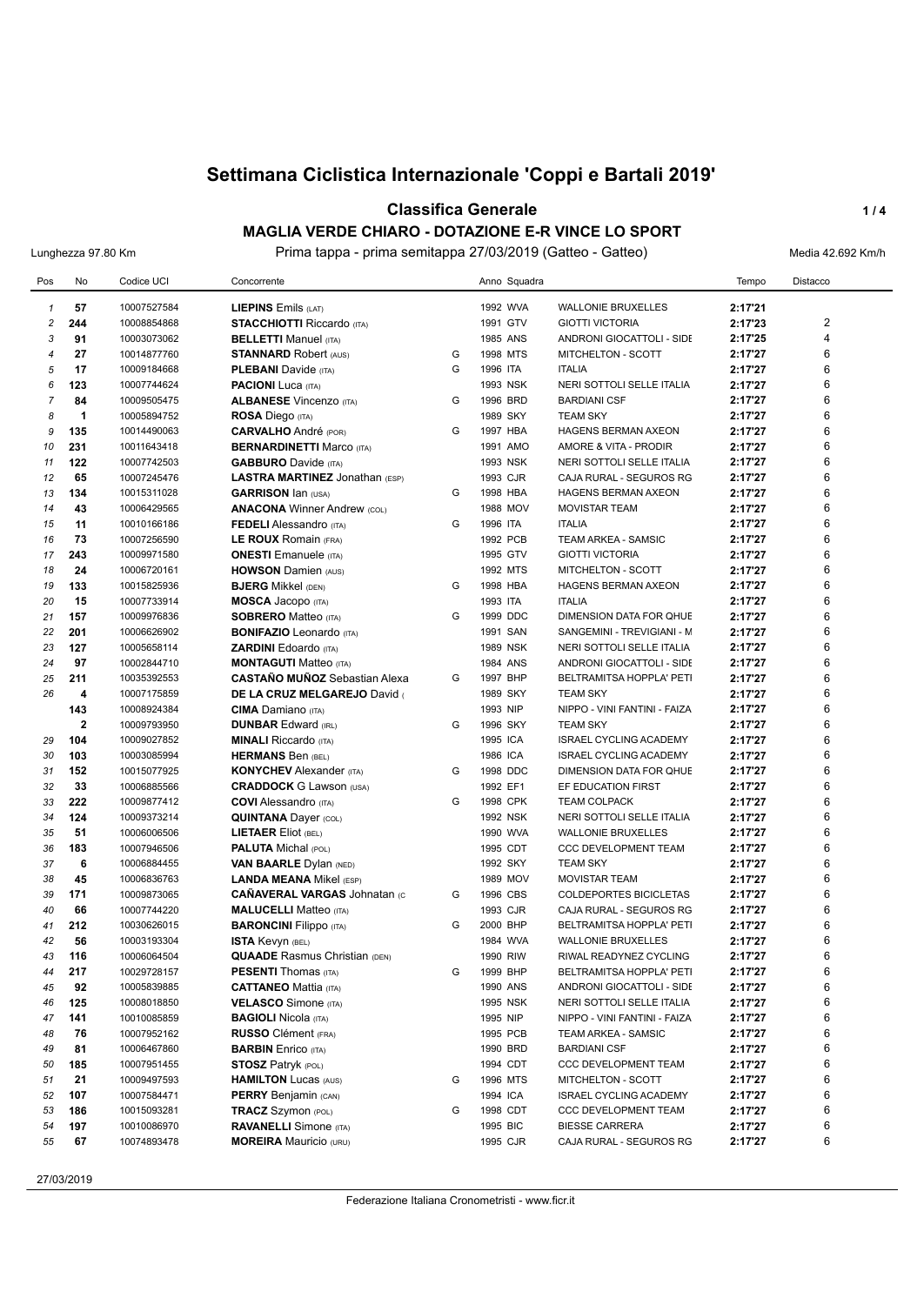## **Classifica Generale 2 / 4 MAGLIA VERDE CHIARO - DOTAZIONE E-R VINCE LO SPORT**

Lunghezza 97.80 Km **Prima tappa - prima semitappa 27/03/2019 (Gatteo - Gatteo)** Media 42.692 Km/h

| Pos      | No         | Codice UCI                 | Concorrente                                                 |        | Anno Squadra         |                                                            | Tempo              | Distacco |
|----------|------------|----------------------------|-------------------------------------------------------------|--------|----------------------|------------------------------------------------------------|--------------------|----------|
|          | 126        |                            |                                                             |        | 1992 NSK             |                                                            |                    | 6        |
| 56<br>57 | 47         | 10006903754<br>10006634780 | <b>BERTAZZO Liam (ITA)</b><br><b>PEDRERO</b> Antonio (ESP)  |        | 1991 MOV             | NERI SOTTOLI SELLE ITALIA<br><b>MOVISTAR TEAM</b>          | 2:17'27<br>2:17'27 | 6        |
| 58       | 206        | 10009318549                | <b>TOTO Paolo</b> (ITA)                                     |        | 1991 SAN             | SANGEMINI - TREVIGIANI - M                                 | 2:17'27            | 6        |
| 59       | 202        | 10009787583                | <b>DI SANTE Antonio (ITA)</b>                               |        | 1993 SAN             | SANGEMINI - TREVIGIANI - M                                 | 2:17'27            | 6        |
| 60       | 62         | 10010042615                | <b>AMEZQUETA MORENO Julen (ESP)</b>                         |        | 1993 CJR             | CAJA RURAL - SEGUROS RG                                    | 2:17'27            | 6        |
| 61       | 164        | 10006795337                | <b>SHALUNOV</b> Evgeny (RUS)                                |        | 1992 GAZ             | <b>GAZPROM - RUSVELO</b>                                   | 2:17'27            | 6        |
| 62       | 23         | 10003299293                | <b>BOOKWALTER Brent (USA)</b>                               |        | 1984 MTS             | MITCHELTON - SCOTT                                         | 2:17'27            | 6        |
| 63       | 93         | 10010984020                | FLOREZ LOPEZ Miguel Eduardo (c                              | G      | 1996 ANS             | ANDRONI GIOCATTOLI - SIDE                                  | 2:17'27            | 6        |
| 64       | 163        | 10009194772                | <b>KULIKOV Vladislav (RUS)</b>                              | G      | 1996 GAZ             | <b>GAZPROM - RUSVELO</b>                                   | 2:17'27            | 6        |
| 65       | 137        | 10050439273                | <b>VERMAERKE Kevin (USA)</b>                                | G      | 2000 HBA             | HAGENS BERMAN AXEON                                        | 2:17'27            | 6        |
| 66       | 26         | 10074756971                | <b>SCHULTZ Nicholas (AUS)</b>                               |        | 1994 MTS             | MITCHELTON - SCOTT                                         | 2:17'27            | 6        |
| 67       | 182        | 10008628637                | <b>MALECKI</b> Kamil (POL)                                  | G      | 1996 CDT             | CCC DEVELOPMENT TEAM                                       | 2:17'27            | 6        |
| 68       | 86         | 10011133863                | <b>ROMANO</b> Francesco (ITA)                               | G      | 1997 BRD             | <b>BARDIANI CSF</b>                                        | 2:17'27            | 6        |
| 69       | 175        | 10009764850                | <b>QUIROZ AYALA Oscar Adalberto (CO</b>                     |        | 1994 CBS             | <b>COLDEPORTES BICICLETAS</b>                              | 2:17'27            | 6        |
| 70       | 207        | 10015829370                | ZANA Filippo (ITA)                                          | G      | 1999 SAN             | SANGEMINI - TREVIGIANI - M                                 | 2:17'27            | 6        |
| 71       | 132        | 10011108807                | <b>BROWN</b> Jonathan (USA)                                 | G      | 1997 HBA             | <b>HAGENS BERMAN AXEON</b>                                 | 2:17'27            | 6        |
| 72       | 136        | 10034725677                | <b>VACEK Karel (CZE)</b>                                    | G      | 2000 HBA             | <b>HAGENS BERMAN AXEON</b>                                 | 2:17'27            | 6        |
| 73       | 61         | 10005583948                | <b>ABERASTURI IZAGA JON (ESP)</b>                           |        | 1989 CJR             | CAJA RURAL - SEGUROS RG                                    | 2:17'27            | 6        |
| 74       | 55         | 10008638539                | <b>ROBEET</b> Ludovic (BEL)                                 |        | 1994 WVA             | <b>WALLONIE BRUXELLES</b>                                  | 2:17'27            | 6        |
| 75       | 166        | 10009728070                | <b>VLASOV</b> Aleksandr (RUS)                               | G      | 1996 GAZ             | GAZPROM - RUSVELO                                          | 2:17'27            | 6        |
| 76       | 161        | 10008705025                | <b>EVTUSHENKO</b> Alexander (RUS)                           |        | 1993 GAZ             | <b>GAZPROM - RUSVELO</b>                                   | 2:17'27            | 6        |
| 77       | 44         | 10006587694                | <b>FERNANDEZ</b> Ruben (ESP)                                |        | 1991 MOV             | <b>MOVISTAR TEAM</b>                                       | 2:17'27            | 6        |
| 78       | 177        | 10035400940                | <b>OCAMPO GIRALDO</b> Victor Alejand                        | G      | 1999 CBS             | COLDEPORTES BICICLETAS                                     | 2:17'27            | 6        |
| 79       | 96         | 10008912563                | <b>MASNADA Fausto (ITA)</b>                                 |        | 1993 ANS             | ANDRONI GIOCATTOLI - SIDE                                  | 2:17'27            | 6        |
| 80       | 87         | 10014429843                | <b>SAVINI Daniel (ITA)</b>                                  | G      | 1997 BRD             | <b>BARDIANI CSF</b>                                        | 2:17'27            | 6        |
| 81       | 72         | 10007995814                | <b>GESBERT</b> Elie (FRA)                                   |        | 1995 PCB             | TEAM ARKEA - SAMSIC                                        | 2:17'27            | 6        |
| 82       | 13         | 10010713430                | <b>GIORDANI</b> Carloalberto (ITA)                          | G      | 1997 ITA             | <b>ITALIA</b>                                              | 2:17'27            | 6        |
| 83       | 203        | 10014033456                | <b>PUCCIONI</b> Dario (ITA)                                 | G      | 1996 SAN             | SANGEMINI - TREVIGIANI - M                                 | 2:17'27            | 6        |
| 84       | 225        | 10013100135                | <b>DURANTI JaleI (ITA)</b>                                  |        | 1994 CPK             | <b>TEAM COLPACK</b>                                        | 2:17'27            | 6        |
| 85       | 95         | 10003200475                | <b>GAVAZZI</b> Francesco (ITA)                              |        | 1984 ANS             | ANDRONI GIOCATTOLI - SIDE                                  | 2:17'27            | 6        |
| 86       | 156        | 10075176903                | <b>TESFAZION OCBIT Natnael (ERI)</b>                        | G      | 1999 DDC             | DIMENSION DATA FOR QHUE                                    | 2:17'27            | 6        |
| 87       | 31         | 10008862346                | <b>BENNETT</b> Sean (USA)                                   | G      | 1996 EF1             | EF EDUCATION FIRST                                         | 2:17'27            | 6        |
| 88       | 172        | 10010985131                | <b>CANO MALAVER Diego Fernando (</b>                        |        | 1994 CBS             | <b>COLDEPORTES BICICLETAS</b>                              | 2:17'27            | 6        |
| 89       | 105        | 10007882242                | <b>NIV GUY (ISR)</b>                                        |        | 1994 ICA             | <b>ISRAEL CYCLING ACADEMY</b>                              | 2:17'27            | 6        |
| 90       | 34         | 10004759650                | <b>HOWES Alex (USA)</b>                                     |        | 1988 EF1             | EF EDUCATION FIRST                                         | 2:17'27            | 6        |
| 91       | 32         | 10002670514                | <b>BRESCHEL Matti (DEN)</b>                                 |        | 1984 EF1             | EF EDUCATION FIRST                                         | 2:17'27            | 6        |
| 92       | 144        | 10014739940                | <b>BOU COMPANY JOAN (ESP)</b>                               | G      | 1997 NIP             | NIPPO - VINI FANTINI - FAIZA                               | 2:17'27            | 6<br>6   |
| 93       | 167<br>146 | 10006473318                | <b>VOROBYEV Anton (RUS)</b>                                 |        | 1990 GAZ             | GAZPROM - RUSVELO                                          | 2:17'27            | 6        |
| 94<br>95 | 131        | 10016193021<br>10010784057 | <b>OSORIO CARVAJAL Alejandro (COL</b><br>ALMEIDA JOão (POR) | G<br>G | 1998 NIP<br>1998 HBA | NIPPO - VINI FANTINI - FAIZA<br><b>HAGENS BERMAN AXEON</b> | 2:17'27<br>2:17'27 | 6        |
| 96       | 147        | 10002711940                | <b>SANTAROMITA IVAN (ITA)</b>                               |        | 1984 NIP             | NIPPO - VINI FANTINI - FAIZA                               |                    | 6        |
| 97       | 54         | 10009807387                | <b>PEYSKENS Dimitri (BEL)</b>                               |        | 1991 WVA             | <b>WALLONIE BRUXELLES</b>                                  | 2:17'27<br>2:17'27 | 6        |
| 98       | 176        | 10008687140                | <b>MUÑOZ PEREZ William David (COL)</b>                      |        | 1994 CBS             | <b>COLDEPORTES BICICLETAS</b>                              | 2:17'27            | 6        |
| 99       | 187        | 10009820727                | <b>VALTER Attila (HUN)</b>                                  | G      | 1998 CDT             | CCC DEVELOPMENT TEAM                                       | 2:17'27            | 6        |
| 100      | 85         | 10010185788                | <b>COVILI</b> Luca (ITA)                                    | G      | 1997 BRD             | <b>BARDIANI CSF</b>                                        | 2:17'27            | 6        |
| 101      | 53         | 10010976744                | <b>MORTIER Julien (BEL)</b>                                 | G      | 1997 WVA             | <b>WALLONIE BRUXELLES</b>                                  | 2:17'27            | 6        |
| 102      | 3          | 10007559213                | <b>ELISSONDE Kenny (FRA)</b>                                |        | 1991 SKY             | <b>TEAM SKY</b>                                            | 2:17'27            | 6        |
| 103      | 25         | 10004595558                | <b>MEYER Cameron (AUS)</b>                                  |        | 1988 MTS             | MITCHELTON - SCOTT                                         | 2:17'27            | 6        |
| 104      | 41         | 10001481555                | <b>BENNATI</b> Daniele (ITA)                                |        | 1980 MOV             | <b>MOVISTAR TEAM</b>                                       | 2:17'27            | 6        |
| 105      | 142        | 10005397224                | <b>CANOLA Marco (ITA)</b>                                   |        | 1988 NIP             | NIPPO - VINI FANTINI - FAIZA                               | 2:17'27            | 6        |
| 106      | 12         | 10002926552                | <b>FINETTO Mauro (ITA)</b>                                  |        | 1993 ITA             | <b>ITALIA</b>                                              | 2:17'27            | 6        |
| 107      | 52         | 10010040692                | <b>MOLLY Kenny (BEL)</b>                                    | G      | 1996 WVA             | <b>WALLONIE BRUXELLES</b>                                  | 2:17'27            | 6        |
| 108      | 102        | 10014093979                | <b>BADILATTI Matteo (SUI)</b>                               |        | 1992 ICA             | <b>ISRAEL CYCLING ACADEMY</b>                              | 2:17'27            | 6        |
| 109      | 174        | 10035392654                | <b>HERNANDEZ GOMEZ Brayan (COL)</b>                         | G      | 1997 CBS             | COLDEPORTES BICICLETAS                                     | 2:17'27            | 6        |
| 110      | 75         | 10009573072                | <b>MAISON Jérémy (FRA)</b>                                  |        | 1993 PCB             | TEAM ARKEA - SAMSIC                                        | 2:17'27            | 6        |
|          |            |                            |                                                             |        |                      |                                                            |                    |          |

27/03/2019

Federazione Italiana Cronometristi - www.ficr.it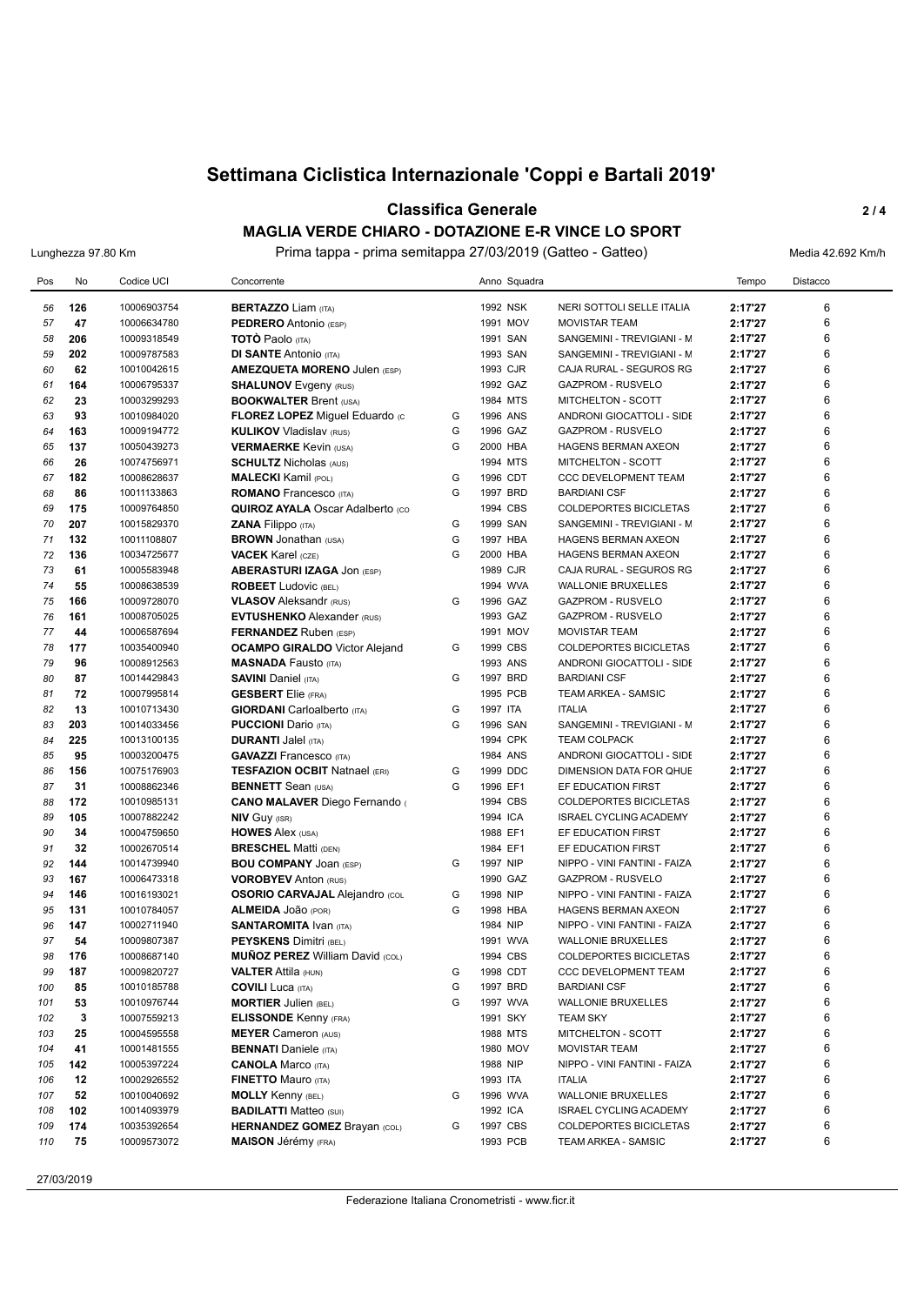## **Classifica Generale 3 / 4 MAGLIA VERDE CHIARO - DOTAZIONE E-R VINCE LO SPORT**

Lunghezza 97.80 Km **Prima tappa - prima semitappa 27/03/2019 (Gatteo - Gatteo)** Media 42.692 Km/h

| Pos        | No         | Codice UCI                 | Concorrente                                             |   | Anno Squadra         |                                                      | Tempo              | Distacco |
|------------|------------|----------------------------|---------------------------------------------------------|---|----------------------|------------------------------------------------------|--------------------|----------|
| 111        | 151        | 10015083480                | <b>BATTISTELLA</b> Samuele (ITA)                        | G | 1998 DDC             | DIMENSION DATA FOR QHUE                              | 2:17'27            | 6        |
| 112        | 64         | 10009519118                | <b>IRISARRI RICON JON (ESP)</b>                         |   | 1995 CJR             | CAJA RURAL - SEGUROS RG                              | 2:17'27            | 6        |
| 113        | 181        | 10009765254                | <b>BROZYNA Piotr (POL)</b>                              |   | 1995 CDT             | <b>CCC DEVELOPMENT TEAM</b>                          | 2:17'27            | 6        |
| 114        | 115        | 10019920043                | <b>LUNKE</b> Sindre Skjøstad (NOR)                      |   | 1993 RIW             | RIWAL READYNEZ CYCLING                               | 2:17'27            | 6        |
| 115        | 46         | 10006564860                | <b>SEPULVEDA Eduardo (ARG)</b>                          |   | 1991 MOV             | <b>MOVISTAR TEAM</b>                                 | 2:17'27            | 6        |
| 116        | 215        | 10009688866                | <b>MONTOYA MONTOYA Javier Ignac</b>                     | G | 1997 BHP             | BELTRAMITSA HOPPLA' PETI                             | 2:17'27            | 6        |
| 117        | 42         | 10006916282                | <b>BETANCUR Carlos (COL)</b>                            |   | 1989 MOV             | <b>MOVISTAR TEAM</b>                                 | 2:17'27            | 6        |
| 118        | 236        | 10009788189                | <b>TIZZA Marco (ITA)</b>                                |   | 1992 AMO             | AMORE & VITA - PRODIR                                | 2:17'27            | 6        |
| 119        | 235        | 10004610514                | <b>LUKSEVICS Viesturs (LAT)</b>                         |   | 1987 AMO             | AMORE & VITA - PRODIR                                | 2:17'27            | 6        |
| 120        | 22         | 10004404790                | <b>BEWLEY</b> Sam (NZL)                                 |   | 1987 MTS             | MITCHELTON - SCOTT                                   | 2:17'27            | 6        |
| 121        | 16         | 10014972538                | <b>OLDANI</b> Stefano (ITA)                             | G | 1998 ITA             | <b>ITALIA</b>                                        | 2:17'27            | 6        |
| 122        | 165        | 10007727042                | <b>RYBALKIN Aleksei (RUS)</b>                           |   | 1993 GAZ             | <b>GAZPROM - RUSVELO</b>                             | 2:17'27            | 6        |
| 123        | 101        | 10022516007                | <b>ANDEMESKEL Awet (ERI)</b>                            |   | 1992 ICA             | <b>ISRAEL CYCLING ACADEMY</b>                        | 2:17'27            | 6        |
| 124        | 82         | 10009391503                | <b>CARBONI</b> Giovanni (ITA)                           |   | 1995 BRD             | <b>BARDIANI CSF</b>                                  | 2:17'27            | 6        |
| 125        | 226        | 10009335929                | <b>ROCCHETTI Filippo</b> (ITA)                          | G | 1996 CPK             | <b>TEAM COLPACK</b>                                  | 2:17'27            | 6        |
| 126        | 193        | 10014969811                | <b>CONCA Filippo</b> (ITA)                              | G | 1998 BIC             | <b>BIESSE CARRERA</b>                                | 2:17'27            | 6        |
| 127        | 83         | 10009393523                | <b>ROTA Lorenzo (ITA)</b>                               |   | 1995 BRD             | <b>BARDIANI CSF</b>                                  | 2:17'27            | 6        |
| 128        | 111        | 10009421411                | <b>ERIKSSON Lucas (SWE)</b>                             | G | 1996 RIW             | RIWAL READYNEZ CYCLING                               | 2:17'27            | 6        |
| 129        | 173        | 10009225185                | <b>ESTRADA CELIS Eduardo (COL)</b>                      |   | 1995 CBS             | COLDEPORTES BICICLETAS                               | 2:17'27            | 6        |
| 130        | 63         | 10042286324                | <b>ARANBURU DEBA</b> Alexander (ESP)                    |   | 1995 CJR             | CAJA RURAL - SEGUROS RG                              | 2:17'27            | 6        |
| 131        | 35         | 10007597306                | <b>MORTON Lachlan (AUS)</b>                             |   | 1992 EF1             | EF EDUCATION FIRST                                   | 2:17'27            | 6        |
| 132        | 233        | 10006688940                | FICARA Pierpaolo (ITA)                                  |   | 1991 AMO             | AMORE & VITA - PRODIR                                | 2:17'27            | 6        |
| 133        | 106        | 10001457610                | <b>PLAZA Ruben (ESP)</b>                                |   | 1980 ICA             | <b>ISRAEL CYCLING ACADEMY</b>                        | 2:17'27            | 6        |
| 134        | 162        | 10008687847                | <b>NYCH Artem (RUS)</b>                                 |   | 1995 GAZ             | <b>GAZPROM - RUSVELO</b>                             | 2:17'27            | 6        |
| 135        | 232        | 10010991902                | <b>CELANO</b> Danilo (ITA)                              |   | 1989 AMO             | AMORE & VITA - PRODIR                                | 2:17'27            | 6        |
| 136        | 94         | 10004501891                | <b>FRAPPORTI Marco (ITA)</b>                            |   | 1985 ANS             | ANDRONI GIOCATTOLI - SIDE                            | 2:17'27            | 6        |
| 137        | 155        | 10009639356                | <b>CHOKRI</b> El Mehdi (MAR)                            | G | 1998 DDC             | DIMENSION DATA FOR QHUE                              | 2:17'27            | 6<br>6   |
| 138        | 114<br>204 | 10007514450<br>10010970579 | <b>KAMP</b> Alexander (DEN)                             |   | 1993 RIW<br>1993 SAN | RIWAL READYNEZ CYCLING                               | 2:17'27            | 6        |
| 139<br>140 |            | 10008114234                | <b>SALVIETTI Niccolo' (ITA)</b>                         |   | 1989 RIW             | SANGEMINI - TREVIGIANI - M<br>RIWAL READYNEZ CYCLING | 2:17'27            | 6        |
| 141        | 112<br>5   | 10002630401                | <b>HAGEN Krister (NOR)</b><br><b>GOLAS</b> Michal (POL) |   | 1984 SKY             | <b>TEAM SKY</b>                                      | 2:17'27<br>2:17'27 | 6        |
| 142        | 192        | 10014971528                | <b>BELLIA</b> Matteo (ITA)                              | G | 1997 BIC             | <b>BIESSE CARRERA</b>                                | 2:17'27            | 6        |
| 143        | 205        | 10014612022                | <b>PUGI Gianni</b> (ITA)                                | G | 1997 SAN             | SANGEMINI - TREVIGIANI - M                           | 2:17'27            | 6        |
| 144        | 196        | 10014479454                | <b>PICCOT</b> Michel (ITA)                              | G | 1997 BIC             | <b>BIESSE CARRERA</b>                                | 2:17'27            | 6        |
| 145        | 36         | 10046251200                | <b>WHELAN James (AUS)</b>                               | G | 1996 EF1             | EF EDUCATION FIRST                                   | 2:17'27            | 6        |
| 146        | 154        | 10009979967                | <b>MUGISHA</b> Samuel (RWA)                             | G | 1999 DDC             | DIMENSION DATA FOR QHUE                              | 2:18'22            | 1'01     |
| 147        | 121        | 10003105600                | <b>VISCONTI</b> Giovanni (ITA)                          |   | 1983 NSK             | NERI SOTTOLI SELLE ITALIA                            | 2:19'01            | 1'40     |
| 148        | 227        | 10007518288                | <b>TONIATTI Andrea</b> (ITA)                            |   | 1992 CPK             | <b>TEAM COLPACK</b>                                  | 2:19'02            | 1'41     |
| 149        | 246        | 10053731112                | <b>DIMA</b> Emil (ROU)                                  | G | 1997 GTV             | <b>GIOTTI VICTORIA</b>                               | 2:19'02            | 1'41     |
| 150        | 148        | 10010165883                | <b>ZACCANTI</b> Filippo (ITA)                           |   | 1995 NIP             | NIPPO - VINI FANTINI - FAIZA                         | 2:19'02            | 1'41     |
| 151        | 247        | 10007585077                | <b>ZURLO</b> Federico (ITA)                             |   | 1994 GTV             | <b>GIOTTI VICTORIA</b>                               | 2:19'02            | 1'41     |
| 152        | 245        | 10008696032                | <b>STERBINI</b> Simone (ITA)                            |   | 1993 GTV             | <b>GIOTTI VICTORIA</b>                               | 2:19'02            | 1'41     |
| 153        | 191        | 10074375742                | <b>AMICI</b> Alberto (ITA)                              |   | 1993 BIC             | <b>BIESSE CARRERA</b>                                | 2:19'02            | 1'41     |
| 154        | 214        | 10015155626                | <b>FURLAN</b> Matteo (ITA)                              | G | 1998 BHP             | BELTRAMITSA HOPPLA' PETI                             | 2:19'02            | 1'41     |
| 155        | 223        | 10015723983                | <b>MASOTTO</b> Giulio (ITA)                             | G | 1999 CPK             | <b>TEAM COLPACK</b>                                  | 2:19'02            | 1'41     |
| 156        | 216        | 10053637950                | <b>PENA MOLANO Wilson Estiben (CO)</b>                  | G | 1998 BHP             | BELTRAMITSA HOPPLA' PETI                             | 2:19'02            | 1'41     |
| 157        | 224        | 10011131742                | <b>HOLEC</b> Richard (CZE)                              | G | 1999 CPK             | <b>TEAM COLPACK</b>                                  | 2:19'02            | 1'41     |
| 158        | 221        | 10014460256                | <b>BOTTA Davide (ITA)</b>                               | G | 1997 CPK             | <b>TEAM COLPACK</b>                                  | 2:19'02            | 1'41     |
| 159        | 242        | 10011232984                | <b>KOBAYASHI Marino (JPN)</b>                           |   | 1994 GTV             | <b>GIOTTI VICTORIA</b>                               | 2:20'50            | 3'29     |
| 160        | 195        | 10009503960                | <b>PEDRETTI</b> Giovanni (ITA)                          | G | 1996 BIC             | <b>BIESSE CARRERA</b>                                | 2:20'50            | 3'29     |
| 161        | 77         | 10003062857                | <b>WAGNER Robert Thomas (GER)</b>                       |   | 1983 PCB             | TEAM ARKEA - SAMSIC                                  | 2:20'50            | 3'29     |
| 162        | 194        | 10009490523                | <b>DELCÓ Lorenzo (SUI)</b>                              |   | 1995 BIC             | <b>BIESSE CARRERA</b>                                | 2:20'50            | 3'29     |
| 163        | 241        | 10007390370                | <b>CRISTA Daniel (ROU)</b>                              |   | 1991 GTV             | <b>GIOTTI VICTORIA</b>                               | 2:23'40            | 6'19     |
| 164        | 237        | 10049192724                | <b>VIVAS</b> Federico Nicolas (ARG)                     | G | 1996 AMO             | AMORE & VITA - PRODIR                                | 2:23'40            | 6'19     |
| 165        | 234        | 10007997935                | <b>SERGIS Kaspars (LAT)</b>                             |   | 1992 AMO             | AMORE & VITA - PRODIR                                | 2:23'40            | 6'19     |

27/03/2019

Federazione Italiana Cronometristi - www.ficr.it